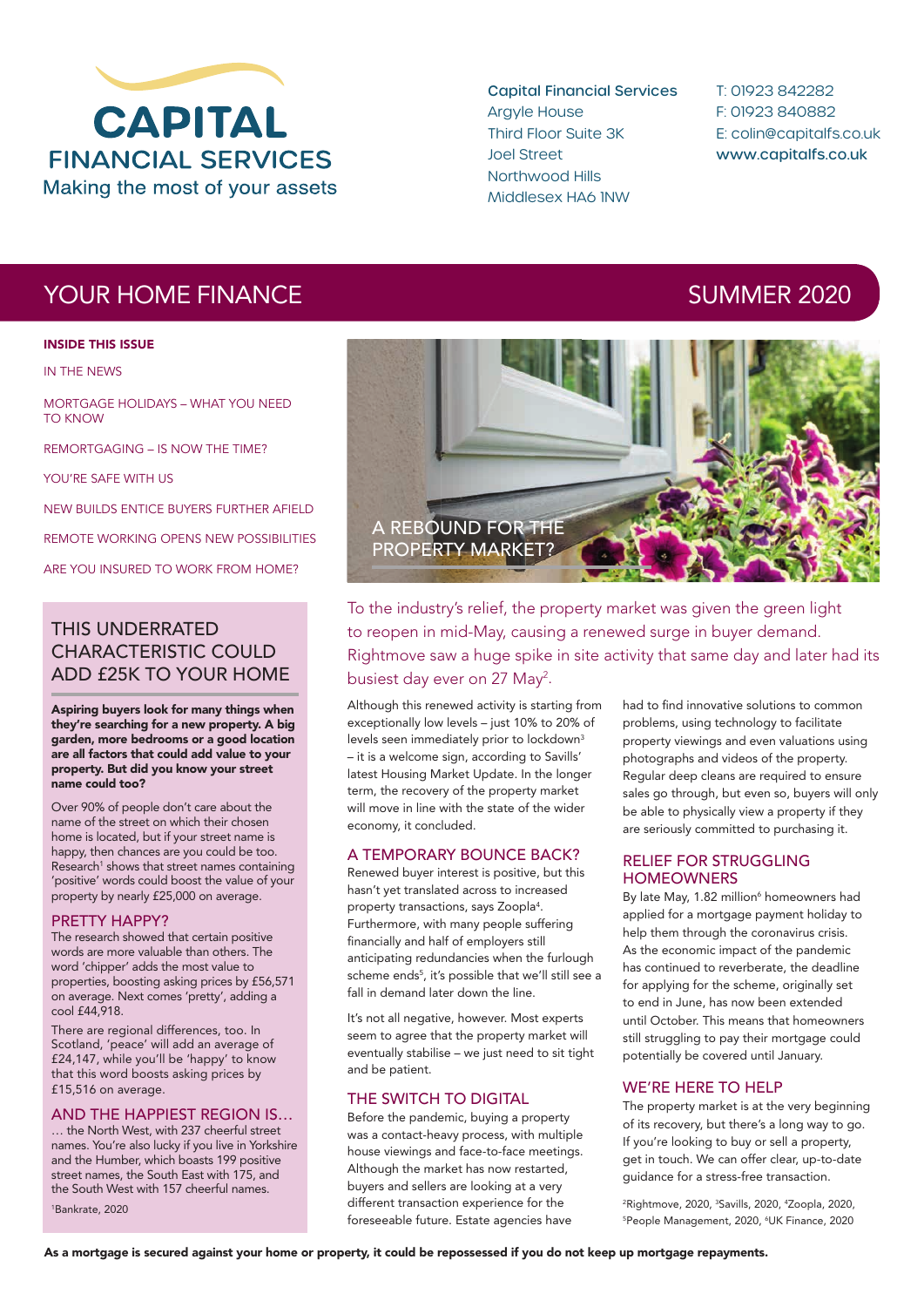### IN THE NEWS…

### EQUITY RELEASE RATES INCREASE FROM ROCK BOTTOM

Lifetime mortgage rates are on the rise after hitting rock bottom; from 4.20% in March 2020, the average equity release rate for fixed and variable rate deals rose to 4.23% in April and 4.34% in May<sup>7</sup>.

Lower rates have been advantageous for lifetime mortgage customers, but those looking for a cheaper deal before rates increase even further should pause for thought first. Equity release isn't right for everyone, so don't rush your decision.

### RURAL PROPERTIES IN HIGH DEMAND AFTER LOCKDOWN

Among prime property hunters, spending more time working at home is translating to new priorities for their ideal home, a survey has revealed $^{\rm 8}.$ 

Among buyers at the top end of the market, the requirement for a dedicated remote working space is fuelling a desire for properties in wellconnected rural locations, enabling them to divide their time between home and the office.

### OVER-65 PROPERTY WEALTH RISES DESPITE ECONOMIC **UNCERTAINTY**

The economy may be turbulent right now, but this hasn't stopped pensioners from accumulating an additional £15bn in property wealth since last year – a gain of £3,152 each. This means that over-65s now own £1.13tn of mortgage-free property $^{\circ}$ .

This growth is not just a short-term trend. In the past decade, older homeowners have enjoyed a 45% boost to their property wealth – equivalent to an additional £354bn or £75,000 per homeowner.

<sup>7</sup>Moneyfacts, 2020<br><sup>8</sup>Savills, 2020<br><sup>9</sup>Key, 2020



In March, the Chancellor's announcement of a three-month mortgage payment holiday came as a great relief to millions of homeowners suffering from the financial impact of the coronavirus pandemic. In agreement with mortgage lenders, the government stated that any customers 'in difficulty' could apply. As the full impact of the crisis became clear, the scheme was later extended for a further three months until 31 October.

Since the scheme's launch, 1.82 million<sup>10</sup> customers had, by late May, benefited from payment holidays – equivalent to one in six mortgages across the UK.

### WHAT ARE THE RULES?

The scheme works on a self-certification basis: homeowners in financial difficulty can contact their lender and state that their income has been adversely affected. They do not need to prove this by supplying any documentation. Most lenders offer a no-fee, online application process. For those worried about their credit rating, credit agencies have agreed that current credit scores will be protected for as long as the payment holiday lasts.

### CONSIDER YOUR OPTIONS

While payment holidays are proving a temporary lifeline for many, they should not be confused with free money. Taking a payment holiday won't reduce the outstanding capital you owe, nor will it prevent interest from accruing. So, while it is a valuable option to consider, you should be aware that it

will increase the time it takes to clear your debt and, when they resume, your monthly payments will increase.

### BEFORE TAKING THE PLUNGE…

It is crucial to speak to your lender first before stopping payments. If you stop paying your mortgage without applying for the scheme, you will go into arrears and harm your credit rating – which could prevent you from borrowing in the future. If you've only got a few years of repayment left, you'll see your monthly payments surge once the holiday comes to an end.

### THERE'S NO RUSH

You may be worried about your finances, but don't panic and rush into a decision. It's crucial you discuss your individual circumstances with your lender first to see if a payment holiday is suitable for you. There have been reports of borrowers panicking and applying for a payment holiday too early.

10UK Finance, 2020

As a mortgage is secured against your home or property, it could be repossessed if you do not keep up mortgage repayments.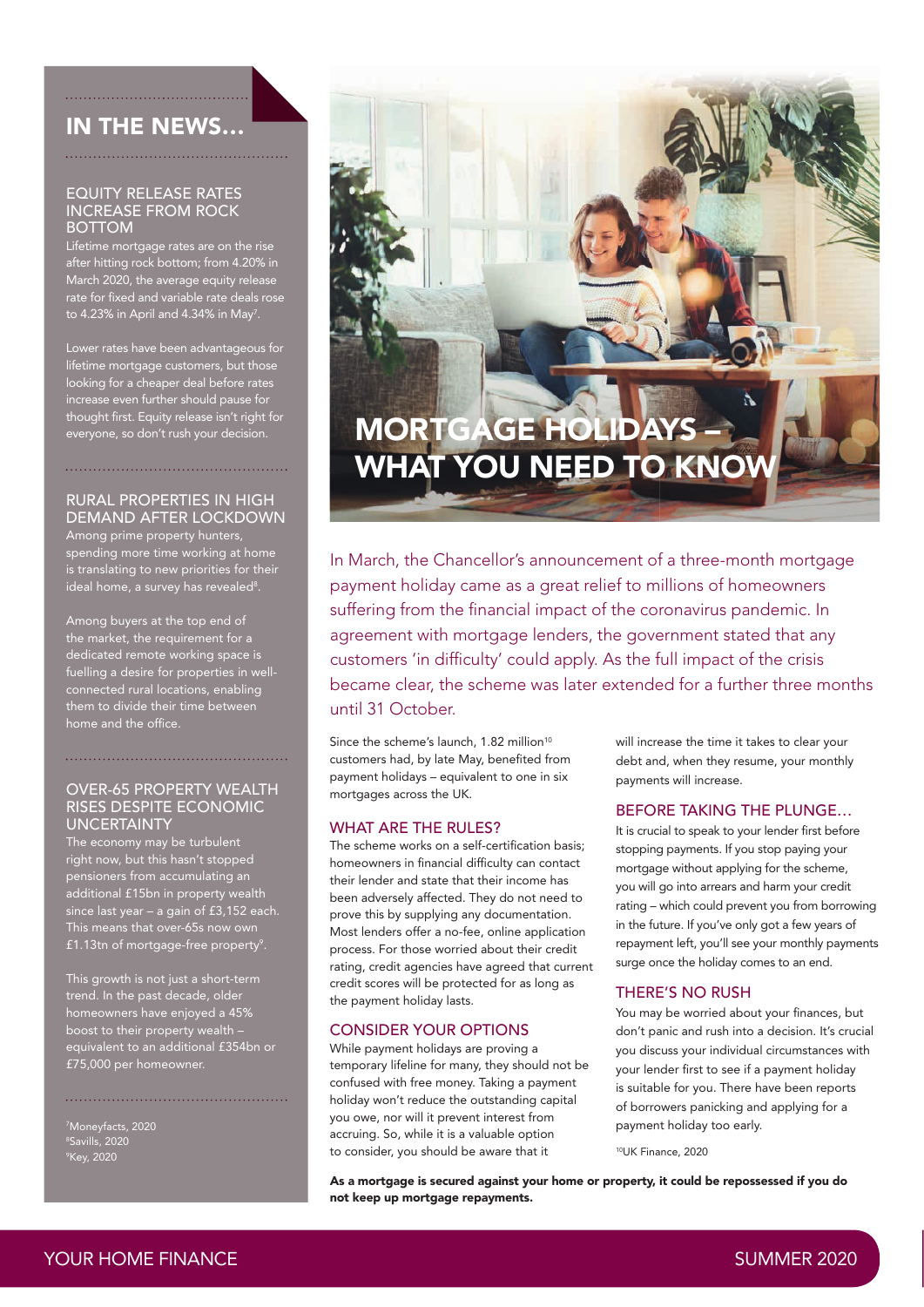# REMORTGAGING – IS NOW THE TIME?

If you're on a tracker, discounted or variable rate mortgage, it's likely that you'll have seen your monthly payments reduce following base rate cuts back in March. However, if you're coming to the end of your current deal or have moved onto your lender's standard variable rate (SVR), it could be the right time to remortgage.

Remortgaging means taking out a new mortgage on a property you already own. This could be to borrow more money against your home or to get a better deal than your current mortgage. You may wish to remortgage because:

- Your current deal is coming to an end
- You want a better rate
- You want to borrow more
- Your current deal won't allow you to overpay
- Your property has increased in value, meaning you could get a better rate with your new loan-to-value ratio.

### LENDERS RESPOND TO RENEWED OPTIMISM

At the start of the pandemic, lenders reacted by pulling products off the market (particularly for those in the high loan-tovalue bracket). The inability to do physical valuations also hampered the progress of mortgage applications. With the reopening of the property market and renewed optimism, however, lenders have been reintroducing products and finding workarounds for operational problems, for example automated 'drive-by' valuations.

### GOOD ADVICE PAYS

Things are changing almost daily in the property market, so if you're thinking about remortgaging, now is the time to give it some serious thought. Remortgaging won't be right for everyone, but we can advise you on whether it's a suitable option for you, explaining the costs and any potential implications along the way. In a complex environment, getting good advice can really pay – so get in touch and we'll guide you through the process.



### NEW BUILDS ENTICE BUYERS FURTHER AFIELD

### A survey<sup>11</sup> has revealed that new builds entice buyers to move 56% further than those buying second-hand properties.

Whereas more attractive new builds draw households an average of five miles from their previous place of residence, the average distance is 3.2 miles for buyers of older properties.

The study also showed that how far people are willing to move also depends on age and location. For example, London boroughs such as Newham and Brent drawing buyers from up to 3.5 miles further away, while older buyers are more willing to move further – this is probably influenced by retirees moving away to start a new phase in their lives.

11Savills, 2020

As a mortgage is secured against your home or property, it could be repossessed if you do not keep up mortgage repayments.



### YOU'RE SAFE WITH US

Buying a property is a big commitment, and it's much easier and less stressful when you have as much information as possible – whether you've moved before or are a first-time buyer.

Mortgage debt accounts for over 80% of total household liabilities in the UK, so finding the best deal is a significant financial decision. At present, there are over 200 different financial institutions offering mortgages in Britain, including building societies, banks and specialised mortgage corporations.

### CONSTANT EVOLUTION

The market is continually adapting to new circumstances and developments, such as intergenerational lending, borrowing into retirement, buy-to-let mortgages and helping first-time buyers onto the property ladder. With the COVID-19 pandemic adding an additional layer of complexity, we're working hard to keep on top of developments.

### HERE TO GUIDE YOU

Whether you're looking to take your second step on the ladder, downsize, purchase a second home or remortgage, we can advise you on the best mortgage for you. Get in touch for sound, up-to-date advice to help you navigate through this ever-changing environment. Our mortgage experts have in-depth knowledge of the market and can advise on a wide range of products. Getting a mortgage is a huge financial decision - we will help you get it right.